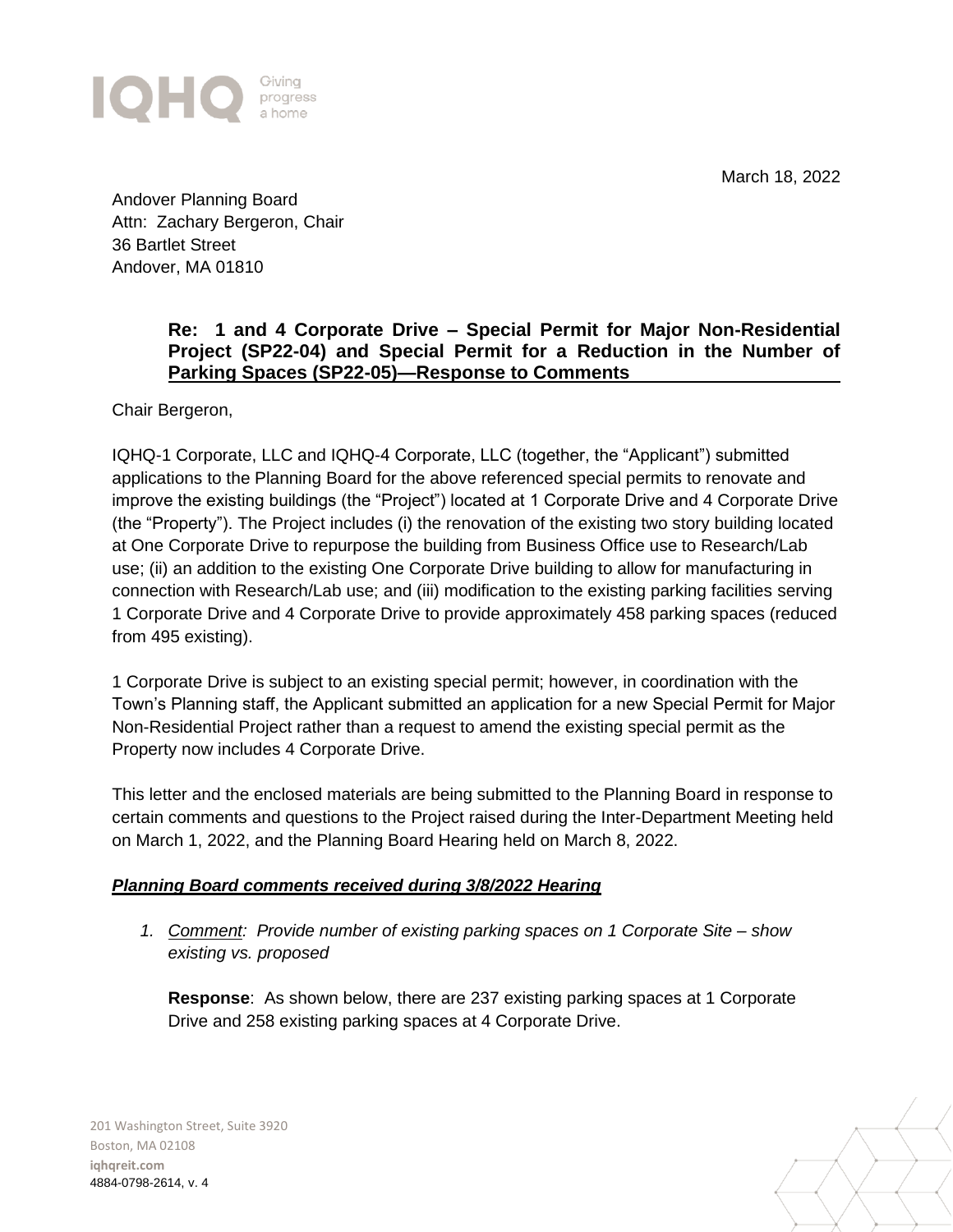

|                          | <b>Existing</b> | <b>Proposed</b> |
|--------------------------|-----------------|-----------------|
| <b>1 Corporate Drive</b> | 237             | 200             |
| <b>4 Corporate Drive</b> | 258             | 258             |
| <b>Total</b>             | 495             | 458             |

**Pursuant to the Special Permit granted by the Planning Board on April 21, 2004, the number of required parking spaces for the Property was reduced to 490 with 901 parking spaces included as part of a "reserve parking" (surface and structured). At the time this Special Permit was granted the One Corporate Drive building was used as business office. The Applicant's request for reduced parking is to further reduce the previously authorized number of parking spaces to reflect expected usage.<sup>1</sup>**

*2. Comments: Traffic flow – show proposed traffic flow for trucks and/or deliveries and how these will interact with passenger vehicles*

**Response: Truck turning movements provided in Truck Turning Exhibits. As shown on the Truck Turning Exhibits, the parking and loading layout is designed for trucks to enter the Property at the Shattuck Road entrance and proceed to the loading area. This layout includes wider driver lanes in certain areas to accommodate truck/passenger vehicle interaction. Loading operations will continue to be coordinated by the property manager during off-peak travel hours, as detailed in property manager's loading dock plan.**

*3. Comment: On future parking garage plans – show whether there is any cross traffic between trucks and passenger vehicles*

**Response: The future parking garage is shown on the plans as required by Section 5.1.9 of the Zoning Bylaw. The reserve parking areas will be maintained as landscaped areas unless and until construction of additional parking spaces is required by the Planning Board. In the event the Planning Board requires the construction of additional parking spaces, IQHQ will return to the Planning Board for review and approval of any proposed parking.**

**The future parking garage shown on the plans is designed so that there will be no change in truck traffic if it is built. Truck entrance/exit conditions will remain as outlined in comment 2 response.** 



<sup>&</sup>lt;sup>1</sup> As shown on the plans, the Project is providing a parking ratio of 1.25 spaces per 1,000 s.f. of building area compared with a parking ratio of 1.272 spaces per 1,000 s.f. of building area allowed by the prior Special Permit.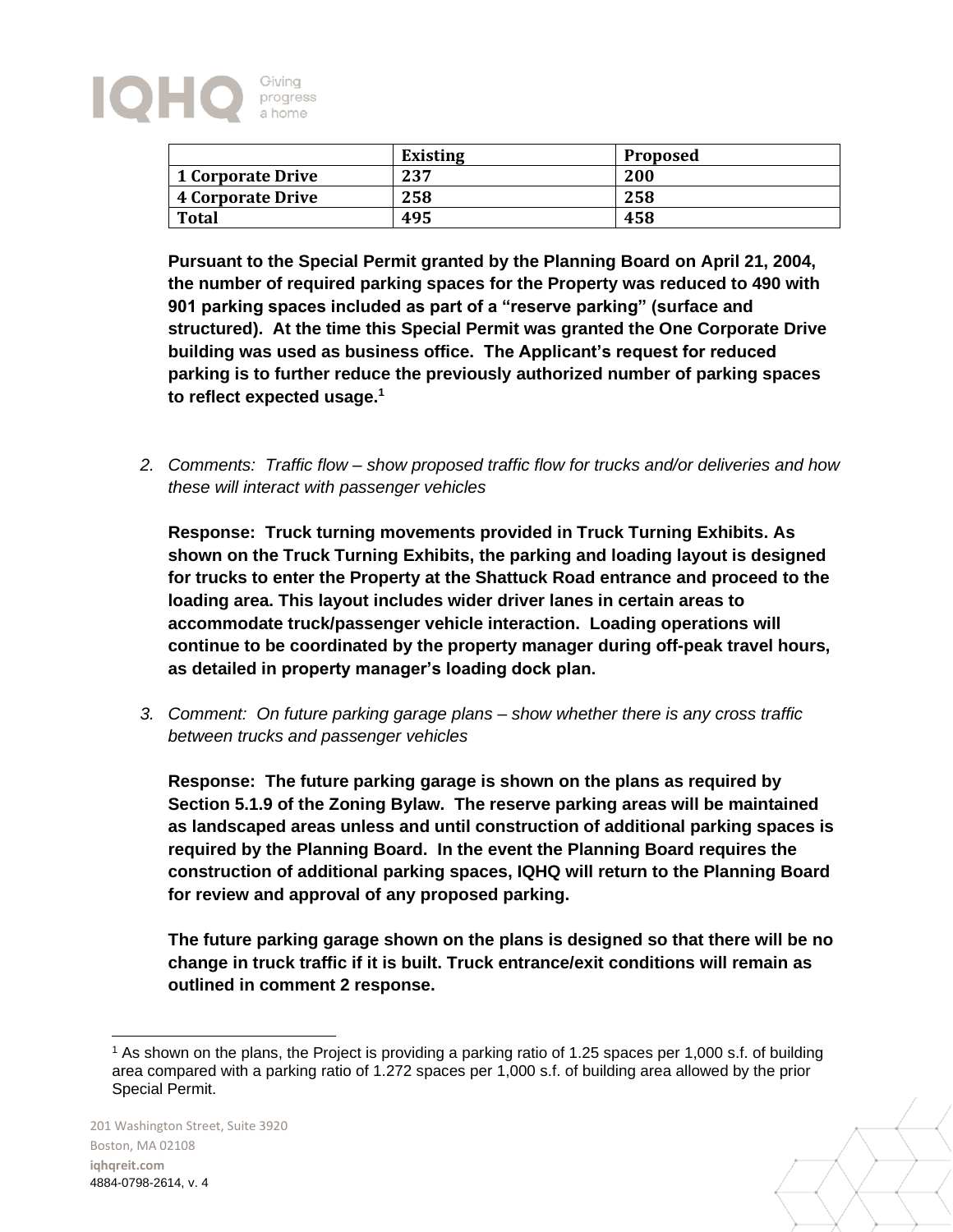

*4. Comment: Once tenant is determined, IQHQ to provide the number of parking spaces required per lease agreement*

**IQHQ is actively pursuing a single tenant at 1 Corporate Drive and intends to allocate all 200 parking spaces at 1 Corporate Drive to a single tenant.** 

**4 Corporate is fully leased, with the 258 spaces allocated to tenants based on square footage**

*5. Comment: Provide Town with information on how Shattuck Road is managed amongst developers/owners.*

**IQHQ pays for certain roadway maintenance costs as a title obligation. IQHQ does not maintain or manage the maintenance funds.**

## *Department of Public Works comments received during 3/1/2022 IDR*

*1. Provide a reduction in size to proposed sanitary piping coming out of future building from 8" to 6" to match existing at tie in location.*

**Response: This proposed sewer line has been changes to be 6" from the building to the existing connection, as reflected in drawing C-3.**

*2. Provide a reduction in size for proposed water line around site from 10" to 8" to match existing condition at tie in location.*

**Response: The proposed water line has been changed to be 8" all around the building, as reflected in drawing C-3. Additional gate valves have been added to the water line as suggested.**

*3. Provide restrained joint tables in lieu of thrust blocks as currently proposed.*

**Response: This proposed change has been made and is reflected in drawing C-7.**

*4. What methodology was used for the sewer calculations.*

**Response: This sewer calculations for the existing building were based on 75 gallons/1000 s.f. (Business Office Use). The sewer calculations for the renovated building and addition were based on 15 gallons/person for an Industrial facility with no cafeteria and a population of 200 people.**